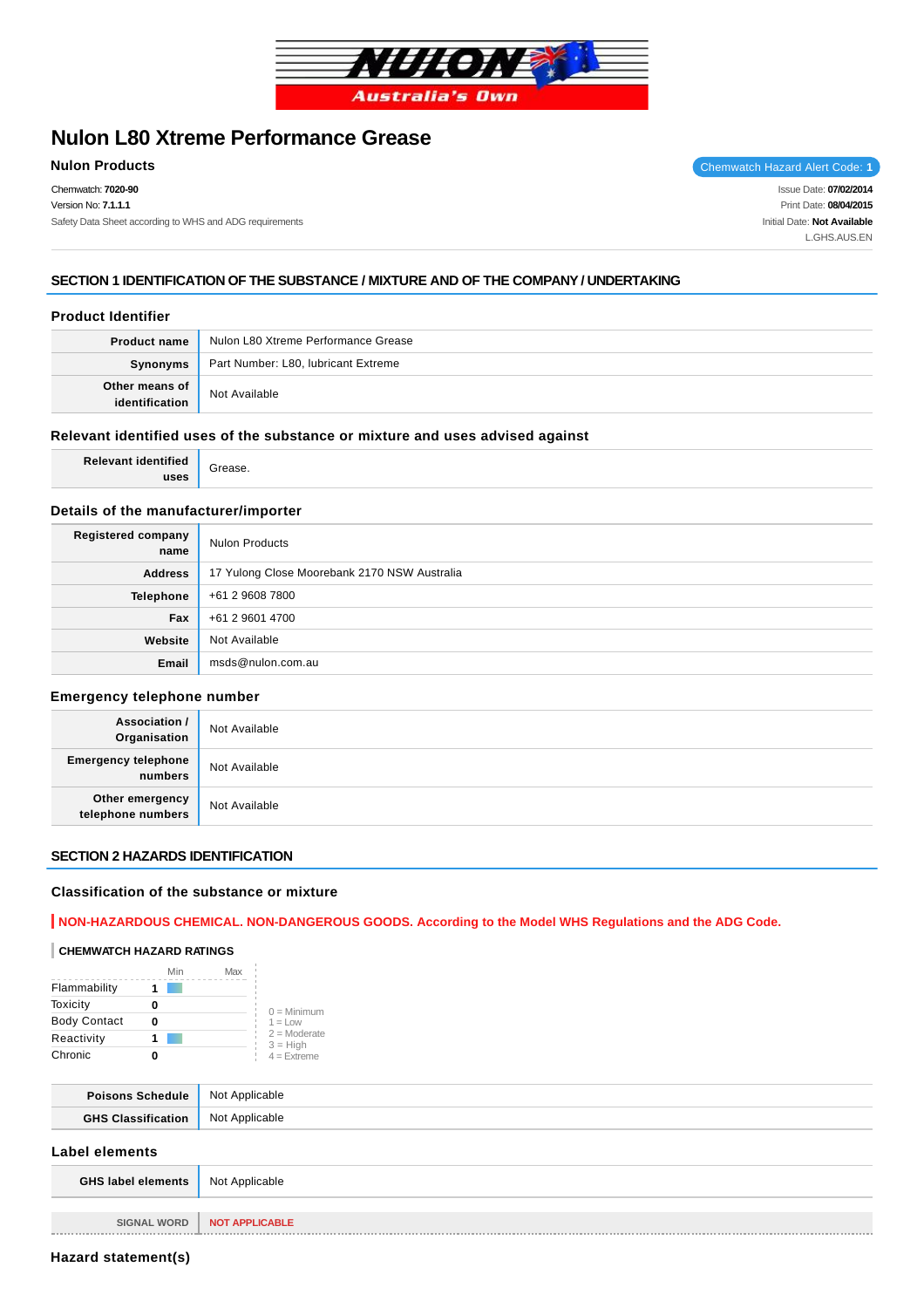**Precautionary statement(s) Prevention**

**Precautionary statement(s) Response**

**Precautionary statement(s) Storage**

**Precautionary statement(s) Disposal**

### **SECTION 3 COMPOSITION / INFORMATION ON INGREDIENTS**

#### **Substances**

See section below for composition of Mixtures

#### **Mixtures**

| <b>CAS No</b> | %[weight] | <b>Name</b>                                                                                |
|---------------|-----------|--------------------------------------------------------------------------------------------|
| Not avail.    | >60       | mineral oil                                                                                |
| Not Available | NotSpec.  | (solvent refined)                                                                          |
| 7620-77-1     | $5 - 10$  | lithium hydroxystearate                                                                    |
| 9002-84-0     | $<$ 5     | polytetrafluoroethylene                                                                    |
| Not Available | $<$ 5     | tackyness additive - proprietary                                                           |
| Not Available | < 5       | antioxidant & corrosion inhibitor - proprietary                                            |
| Not Available | $<$ 5     | sulfurised oil                                                                             |
| Not Available | $<$ 1     | demulsifier - proprietary                                                                  |
| Not Available | $<$ 1     | dye - red                                                                                  |
| Not Available | NotSpec.  | NOTE: Manufacturer has supplied full ingredient                                            |
| Not Available | NotSpec.  | information to allow CHEMWATCH assessment.                                                 |
|               |           | NOTE: Manufacturer has supplied full ingredient information to allow CHEMWATCH assessment. |

The specific chemical identity and/or exact percentage (concentration) of composition has been withheld as a trade secret.

### **SECTION 4 FIRST AID MEASURES**

#### **Description of first aid measures**

| <b>Eye Contact</b>  | If this product comes in contact with the eyes:<br>▶ Wash out immediately with fresh running water.<br>Ensure complete irrigation of the eye by keeping eyelids apart and away from eye and moving the eyelids by occasionally<br>lifting the upper and lower lids.<br>▶ Seek medical attention without delay; if pain persists or recurs seek medical attention.<br>► Removal of contact lenses after an eye injury should only be undertaken by skilled personnel.                                  |
|---------------------|-------------------------------------------------------------------------------------------------------------------------------------------------------------------------------------------------------------------------------------------------------------------------------------------------------------------------------------------------------------------------------------------------------------------------------------------------------------------------------------------------------|
| <b>Skin Contact</b> | If skin or hair contact occurs:<br>• Flush skin and hair with running water (and soap if available).<br>▶ Seek medical attention in event of irritation.                                                                                                                                                                                                                                                                                                                                              |
| <b>Inhalation</b>   | If fumes, aerosols or combustion products are inhaled remove from contaminated area.<br>• Other measures are usually unnecessary.                                                                                                                                                                                                                                                                                                                                                                     |
| Ingestion           | If swallowed do <b>NOT</b> induce vomiting.<br>If vomiting occurs, lean patient forward or place on left side (head-down position, if possible) to maintain open airway and<br>prevent aspiration.<br>• Observe the patient carefully.<br>► Never give liquid to a person showing signs of being sleepy or with reduced awareness; i.e. becoming unconscious.<br>► Give water to rinse out mouth, then provide liquid slowly and as much as casualty can comfortably drink.<br>▶ Seek medical advice. |

### **Indication of any immediate medical attention and special treatment needed**

Treat symptomatically.

For polytetrafluoroethylene (PTFE) and other related polyfluorinated polymers:

Pyrolysis products of this material have been known to produce an influenza-like syndrome in man, lasting 24-48 hours.

(ILO)

- Heavy and persistent skin contamination over many years may lead to dysplastic changes. Pre-existing skin disorders may be aggravated by exposure to this product.
- In general, emesis induction is unnecessary with high viscosity, low volatility products, i.e. most oils and greases.
- High pressure accidental injection through the skin should be assessed for possible incision, irrigation and/or debridement.
- **NOTE:** Injuries may not seem serious at first, but within a few hours tissue may become swollen, discoloured and extremely painful with extensive subcutaneous necrosis. Product may be forced through considerable distances along tissue planes.

Clinical effects of lithium intoxication appear to relate to duration of exposure as well as to level.

- Lithium produces a generalised slowing of the electroencephalogram; the anion gap may increase in severe cases.
- Emesis (or lavage if the patient is obtunded or convulsing) is indicated for ingestions exceeding 40 mg (Li)/Kg.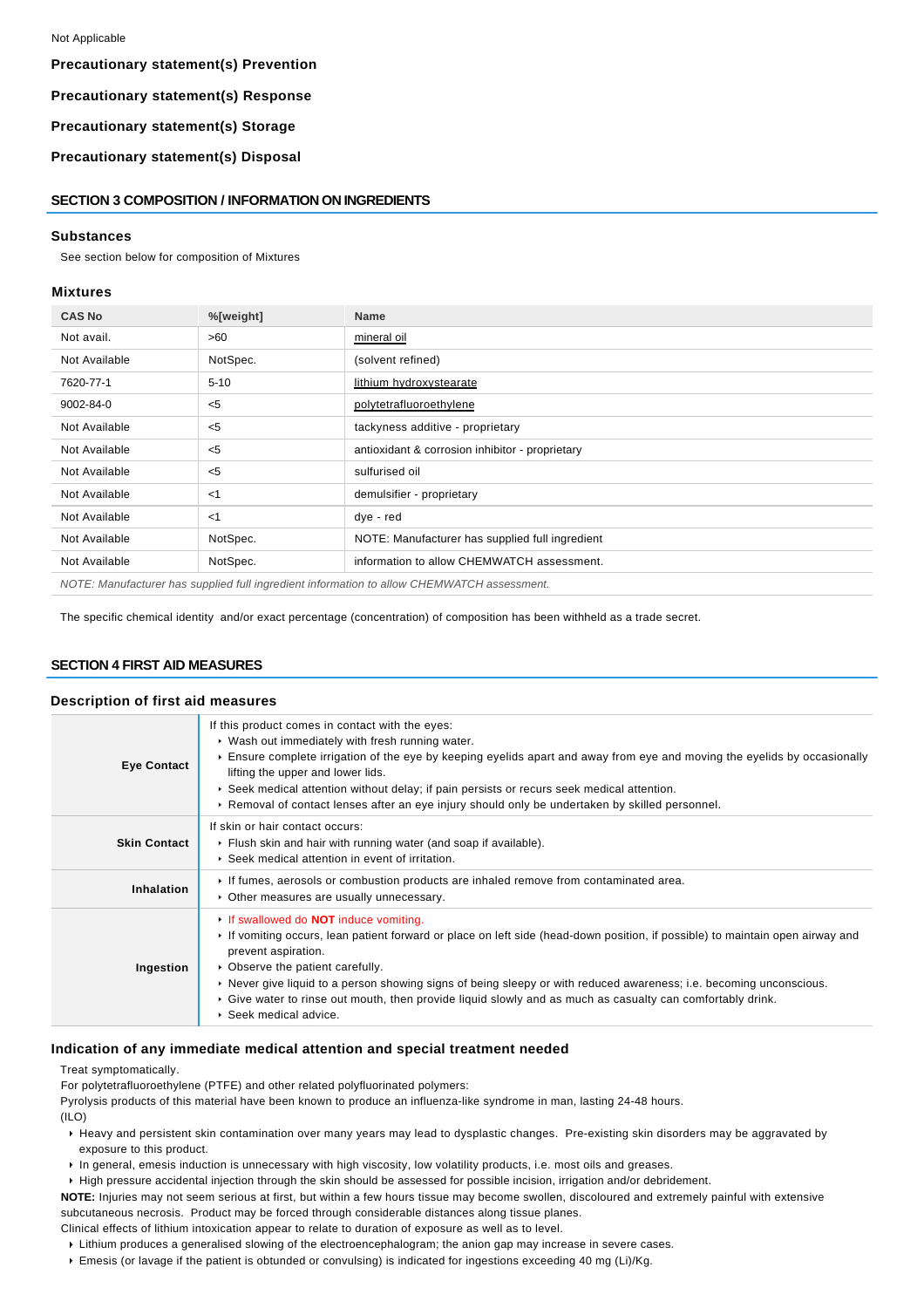- Overdose may delay absorption; decontamination measures may be more effective several hours after cathartics.
- Charcoal is not useful. No clinical data are available to guide the administration of catharsis.
- Haemodialysis significantly increases lithium clearance; indications for haemodialysis include patients with serum levels above 4 mEq/L
- There are no antidotes.

### [Ellenhorn and Barceloux: Medical Toxicology]

### **SECTION 5 FIREFIGHTING MEASURES**

| <b>Extinguishing media</b> |                                          |
|----------------------------|------------------------------------------|
|                            | Alcohol stable foam.                     |
|                            | ▶ Dry chemical powder.                   |
|                            | ▶ BCF (where regulations permit).        |
|                            | Carbon dioxide.                          |
|                            | ▶ Water spray or fog - Large fires only. |
|                            | Do not use a water jet to fight fire.    |
|                            |                                          |

# **Special hazards arising from the substrate or mixture**

| Opecial Hazards arising from the substrate of inixture |                                                                                                                                                                                                                                                                                                                                                                                                                                                                                                                                                                                                                                                                                                                                                  |  |  |
|--------------------------------------------------------|--------------------------------------------------------------------------------------------------------------------------------------------------------------------------------------------------------------------------------------------------------------------------------------------------------------------------------------------------------------------------------------------------------------------------------------------------------------------------------------------------------------------------------------------------------------------------------------------------------------------------------------------------------------------------------------------------------------------------------------------------|--|--|
| <b>Fire Incompatibility</b>                            | Avoid contamination with oxidising agents i.e. nitrates, oxidising acids, chlorine bleaches, pool chlorine etc. as ignition may<br>result                                                                                                                                                                                                                                                                                                                                                                                                                                                                                                                                                                                                        |  |  |
| <b>Advice for firefighters</b>                         |                                                                                                                                                                                                                                                                                                                                                                                                                                                                                                                                                                                                                                                                                                                                                  |  |  |
| <b>Fire Fighting</b>                                   | Alert Fire Brigade and tell them location and nature of hazard.<br>• Wear breathing apparatus plus protective gloves.<br>▶ Prevent, by any means available, spillage from entering drains or water courses.<br>► Use water delivered as a fine spray to control fire and cool adjacent area.<br>DO NOT approach containers suspected to be hot.<br>► Cool fire exposed containers with water spray from a protected location.<br>If safe to do so, remove containers from path of fire.<br>Equipment should be thoroughly decontaminated after use.                                                                                                                                                                                              |  |  |
| <b>Fire/Explosion Hazard</b>                           | $\triangleright$ Combustible.<br>• Slight fire hazard when exposed to heat or flame.<br>► Heating may cause expansion or decomposition leading to violent rupture of containers.<br>• On combustion, may emit toxic fumes of carbon monoxide (CO).<br>May emit acrid smoke.<br>Mists containing combustible materials may be explosive.<br>Combustion products include; carbon monoxide (CO) carbon dioxide (CO2) other pyrolysis products typical of burning<br>organic materialMay emit poisonous fumes.<br>▶ Polytetrafluoroethylene (PTFE) and related polyfluorinated polymers does not burn without an external flame.<br>• WARNING: Wear neoprene gloves when handling refuse from fire where polytetrafluoroethylene (PTFE) was present. |  |  |

### **SECTION 6 ACCIDENTAL RELEASE MEASURES**

# **Personal precautions, protective equipment and emergency procedures**

| <b>Minor Spills</b> | Slippery when spilt.<br>Clean up all spills immediately.<br>Avoid contact with skin and eyes.<br>• Wear impervious gloves and safety goggles.<br>▶ Trowel up/scrape up.<br>• Place spilled material in clean, dry, sealed container.<br>Flush spill area with water.                                                                                                                                                                                                                                                                                                                                                                                                                                                                                                                                                                             |
|---------------------|--------------------------------------------------------------------------------------------------------------------------------------------------------------------------------------------------------------------------------------------------------------------------------------------------------------------------------------------------------------------------------------------------------------------------------------------------------------------------------------------------------------------------------------------------------------------------------------------------------------------------------------------------------------------------------------------------------------------------------------------------------------------------------------------------------------------------------------------------|
| <b>Major Spills</b> | Clear area of personnel and move upwind.<br>Alert Fire Brigade and tell them location and nature of hazard.<br>• Wear breathing apparatus plus protective gloves.<br>► Prevent, by any means available, spillage from entering drains or water course.<br>Stop leak if safe to do so.<br>• Contain spill with sand, earth or vermiculite.<br>• Collect recoverable product into labelled containers for recycling.<br>• Neutralise/decontaminate residue (see Section 13 for specific agent).<br>Collect solid residues and seal in labelled drums for disposal.<br>▶ Wash area and prevent runoff into drains.<br>After clean up operations, decontaminate and launder all protective clothing and equipment before storing and re-using.<br>If contamination of drains or waterways occurs, advise emergency services.<br>Slippery when spilt. |
|                     | Personal Protective Equipment advice is contained in Section 8 of the MSDS.                                                                                                                                                                                                                                                                                                                                                                                                                                                                                                                                                                                                                                                                                                                                                                      |

### **SECTION 7 HANDLING AND STORAGE**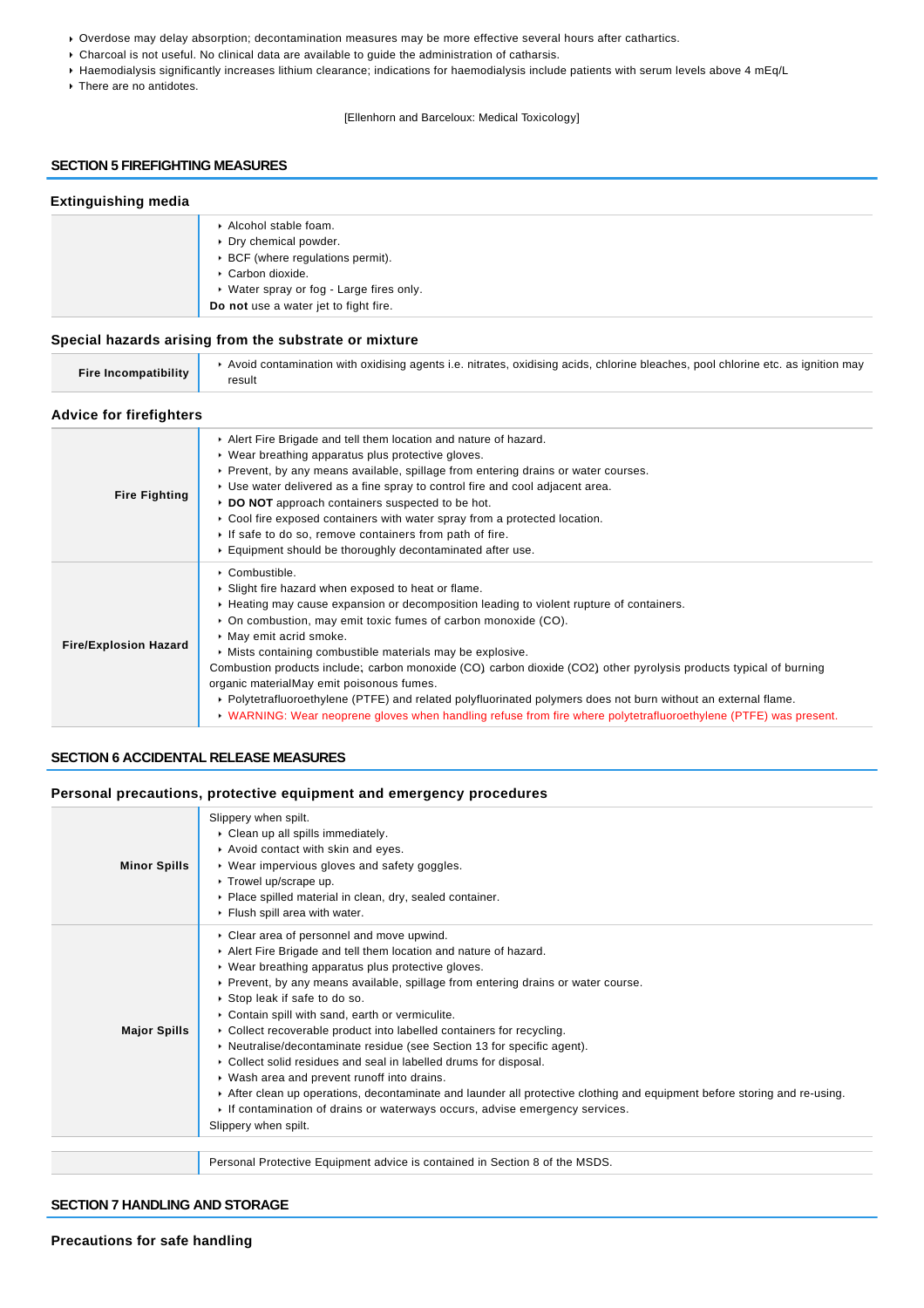| Safe handling     | Avoid all personal contact, including inhalation.<br>• Wear protective clothing when risk of exposure occurs.<br>▶ Use in a well-ventilated area.<br>▶ Prevent concentration in hollows and sumps.<br>DO NOT enter confined spaces until atmosphere has been checked.<br>DO NOT allow material to contact humans, exposed food or food utensils.<br>Avoid contact with incompatible materials.<br>V When handling, DO NOT eat, drink or smoke.<br>▶ Keep containers securely sealed when not in use.<br>Avoid physical damage to containers.<br>Always wash hands with soap and water after handling.<br>▶ Work clothes should be laundered separately. Launder contaminated clothing before re-use.<br>Use good occupational work practice.<br>► Observe manufacturer's storage and handling recommendations contained within this MSDS.<br>▶ Atmosphere should be regularly checked against established exposure standards to ensure safe working conditions are<br>maintained. |  |
|-------------------|-----------------------------------------------------------------------------------------------------------------------------------------------------------------------------------------------------------------------------------------------------------------------------------------------------------------------------------------------------------------------------------------------------------------------------------------------------------------------------------------------------------------------------------------------------------------------------------------------------------------------------------------------------------------------------------------------------------------------------------------------------------------------------------------------------------------------------------------------------------------------------------------------------------------------------------------------------------------------------------|--|
| Other information | Store in original containers.<br>▶ Keep containers securely sealed.<br>Store in a cool, dry, well-ventilated area.<br>► Store away from incompatible materials and foodstuff containers.<br>▶ Protect containers against physical damage and check regularly for leaks.<br>▶ Observe manufacturer's storage and handling recommendations contained within this MSDS.                                                                                                                                                                                                                                                                                                                                                                                                                                                                                                                                                                                                              |  |

# **Conditions for safe storage, including any incompatibilities**

| Suitable container | Metal can or drum<br>▶ Packaging as recommended by manufacturer.<br>Check all containers are clearly labelled and free from leaks.                                                                                 |
|--------------------|--------------------------------------------------------------------------------------------------------------------------------------------------------------------------------------------------------------------|
|                    | Avoid reaction with oxidising agents                                                                                                                                                                               |
| Storage            |                                                                                                                                                                                                                    |
| incompatibility    | <b>CARE:</b> Water in contact with heated material may cause foaming or a steam explosion with possible severe burns from wide<br>scattering of hot material. Resultant overflow of containers may result in fire. |

# **SECTION 8 EXPOSURE CONTROLS / PERSONAL PROTECTION**

# **Control parameters**

# **OCCUPATIONAL EXPOSURE LIMITS (OEL)**

# **INGREDIENT DATA**

| <b>Source</b>                          | Ingredient              | <b>Material name</b>      | TWA               | <b>STEL</b>   | Peak          | <b>Notes</b>  |
|----------------------------------------|-------------------------|---------------------------|-------------------|---------------|---------------|---------------|
| Australia Exposure<br><b>Standards</b> | mineral oil             | Oil mist, refined mineral | $5 \text{ mg/m}$  | Not Available | Not Available | Not Available |
| Australia Exposure<br><b>Standards</b> | lithium hydroxystearate | Stearates (a) (d)         | $10 \text{ mg/m}$ | Not Available | Not Available | Not Available |

# **EMERGENCY LIMITS**

| <b>EMERGENCY LIMITS</b>                            |                                   |        |                     |                    |                     |
|----------------------------------------------------|-----------------------------------|--------|---------------------|--------------------|---------------------|
| Ingredient                                         | <b>Material name</b>              | TEEL-1 |                     | TEEL-2             | TEEL-3              |
| polytetrafluoroethylene                            | Polytetrafluoroethylene; (Teflon) |        | $0.3$ mg/m $3$      | $3.3 \text{ mg/m}$ | $20 \text{ mg/m}$ 3 |
|                                                    |                                   |        |                     |                    |                     |
| Ingredient                                         | <b>Original IDLH</b>              |        | <b>Revised IDLH</b> |                    |                     |
| mineral oil                                        | Not Available                     |        | Not Available       |                    |                     |
| (solvent refined)                                  | Not Available                     |        | Not Available       |                    |                     |
| lithium hydroxystearate                            | Not Available                     |        | Not Available       |                    |                     |
| polytetrafluoroethylene                            | Not Available                     |        | Not Available       |                    |                     |
| tackyness additive -<br>proprietary                | Not Available                     |        | Not Available       |                    |                     |
| antioxidant & corrosion<br>inhibitor - proprietary | Not Available                     |        | Not Available       |                    |                     |
| sulfurised oil                                     | Not Available                     |        | Not Available       |                    |                     |
| demulsifier - proprietary                          | Not Available                     |        | Not Available       |                    |                     |
| dye - red                                          | Not Available                     |        | Not Available       |                    |                     |

Not Available Not Available

Not Available Not Available

NOTE: Manufacturer has supplied full ingredient

information to allow CHEMWATCH assessment.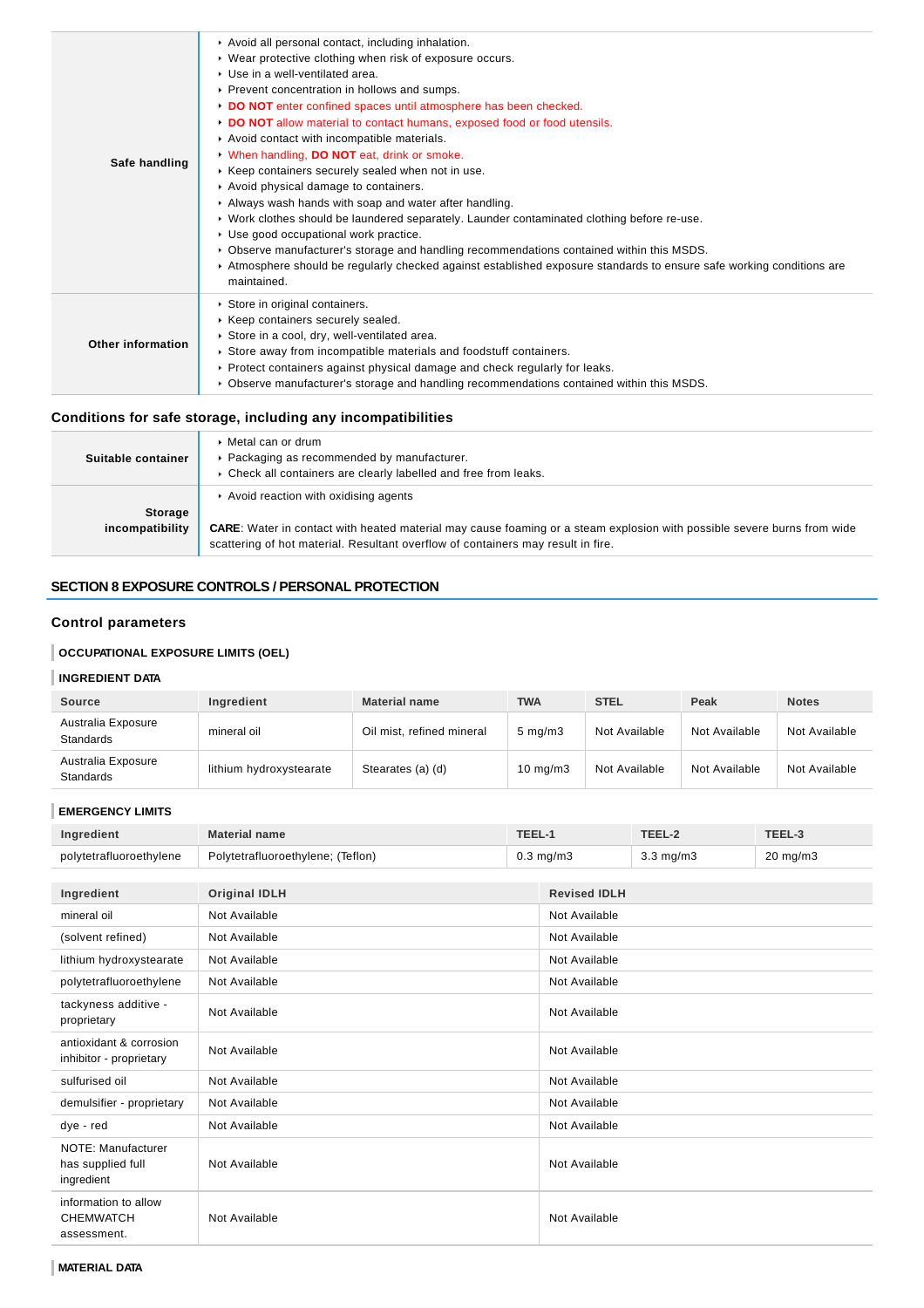All perfluorinated carbons (PFCs) that have undergone evaluation by the ACGIH or WEEL committees in the US have been granted an exposure guideline of 1000 ppm 8-hour Time Weighted Average (8-hr TWA). NASA has evaluated the toxicity information associated with PFCs including those that can be used as heat transfer agents and fire extinguishing agents in spacecraft and has established a Space Maximum Allowable Concentration (SMAC) of 11,000 ppm for up to 180 days (24 hours/day).

for polytetrafluoroethylene (PTFE) and other related polyfluorinated polymers

CEL-TWA: 10 mg/m3. 8 hr total dust

CEL-TWA; 5 mg/m3. 8 hr respirable dust  $* = [cf\ DUPONT\ recommendations]$ 

When used and handled according to specifications, these polymers do not produce harmful effects (based on industry experience and the information currently available).

For decomposition products of PTFE and other related polyfluorinated compounds, (substances of variable composition):

No TLV is recommended pending toxicity determination of decomposition products, but their concentration in air should be minimal. [ACGIH]

Products of combustion/ thermal decomposition include: hydrogen fluoride, carbonyl fluoride, perfluoroisobutylene.

Toxicity and Irritation data for petroleum-based mineral oils are related to chemical components and vary as does the composition and source of the original crude.

A small but definite risk of occupational skin cancer occurs in workers exposed to persistent skin contamination by oils over a period of years. This risk has been attributed to the presence of certain polycyclic aromatic hydrocarbons (PAH) (typified by benz[a]pyrene). Petroleum oils which are solvent refined/extracted or severely hydrotreated, contain very low concentrations of both.

Exposed individuals are **NOT** reasonably expected to be warned, by smell, that the Exposure Standard is being exceeded.

Odour Safety Factor (OSF) is determined to fall into either Class C, D or E.

The Odour Safety Factor (OSF) is defined as:

OSF= Exposure Standard (TWA) ppm/ Odour Threshold Value (OTV) ppm

Classification into classes follows:

ClassOSF Description

A 550 Over 90% of exposed individuals are aware by smell that the Exposure Standard (TLV-TWA for example) is being reached, even when

- distracted by working activities
- B 26-550As "A" for 50-90% of persons being distracted
- C 1-26 As "A" for less than 50% of persons being distracted
- D 0.18-1 10-50% of persons aware of being tested perceive by smell that the Exposure Standard is being reached
- E <0.18 As "D" for less than 10% of persons aware of being tested

Odour Safety Factor(OSF) OSF=0.001 (polytetrafluoroethylene)

#### **Exposure controls**

|                                     | Engineering controls are used to remove a hazard or place a barrier between the worker and the hazard. Well-designed<br>engineering controls can be highly effective in protecting workers and will typically be independent of worker interactions to<br>provide this high level of protection.<br>The basic types of engineering controls are:<br>Process controls which involve changing the way a job activity or process is done to reduce the risk.<br>Enclosure and/or isolation of emission source which keeps a selected hazard "physically" away from the worker and<br>ventilation that strategically "adds" and "removes" air in the work environment. Ventilation can remove or dilute an air<br>contaminant if designed properly. The design of a ventilation system must match the particular process and chemical or<br>contaminant in use.<br>Employers may need to use multiple types of controls to prevent employee overexposure.<br>General exhaust is adequate under normal operating conditions. If risk of overexposure exists, wear SAA approved respirator.<br>Correct fit is essential to obtain adequate protection. Provide adequate ventilation in warehouse or closed storage areas. Air<br>contaminants generated in the workplace possess varying "escape" velocities which, in turn, determine the "capture<br>velocities" of fresh circulating air required to effectively remove the contaminant. |                                     |  |
|-------------------------------------|---------------------------------------------------------------------------------------------------------------------------------------------------------------------------------------------------------------------------------------------------------------------------------------------------------------------------------------------------------------------------------------------------------------------------------------------------------------------------------------------------------------------------------------------------------------------------------------------------------------------------------------------------------------------------------------------------------------------------------------------------------------------------------------------------------------------------------------------------------------------------------------------------------------------------------------------------------------------------------------------------------------------------------------------------------------------------------------------------------------------------------------------------------------------------------------------------------------------------------------------------------------------------------------------------------------------------------------------------------------------------------------------------------------------------------------|-------------------------------------|--|
|                                     | Type of Contaminant:                                                                                                                                                                                                                                                                                                                                                                                                                                                                                                                                                                                                                                                                                                                                                                                                                                                                                                                                                                                                                                                                                                                                                                                                                                                                                                                                                                                                                  | Air Speed:                          |  |
|                                     | solvent, vapours, degreasing etc., evaporating from tank (in still air)                                                                                                                                                                                                                                                                                                                                                                                                                                                                                                                                                                                                                                                                                                                                                                                                                                                                                                                                                                                                                                                                                                                                                                                                                                                                                                                                                               | $0.25 - 0.5$ m/s<br>(50-100 f/min)  |  |
| Appropriate<br>engineering controls | aerosols, fumes from pouring operations, intermittent container filling, low speed conveyer transfers,<br>welding, spray drift, plating acid fumes, pickling (released at low velocity into zone of active<br>generation)                                                                                                                                                                                                                                                                                                                                                                                                                                                                                                                                                                                                                                                                                                                                                                                                                                                                                                                                                                                                                                                                                                                                                                                                             | $0.5 - 1$ m/s<br>(100-200 f/min.)   |  |
|                                     | direct spray, spray painting in shallow booths, drum filling, conveyer loading, crusher dusts, gas<br>discharge (active generation into zone of rapid air motion)                                                                                                                                                                                                                                                                                                                                                                                                                                                                                                                                                                                                                                                                                                                                                                                                                                                                                                                                                                                                                                                                                                                                                                                                                                                                     | $1 - 2.5$ m/s<br>(200-500 f/min)    |  |
|                                     | grinding, abrasive blasting, tumbling, high speed wheel generated dusts (released at high initial velocity<br>into zone of very high rapid air motion).                                                                                                                                                                                                                                                                                                                                                                                                                                                                                                                                                                                                                                                                                                                                                                                                                                                                                                                                                                                                                                                                                                                                                                                                                                                                               | $2.5 - 10$ m/s<br>(500-2000 f/min.) |  |
|                                     | Within each range the appropriate value depends on:                                                                                                                                                                                                                                                                                                                                                                                                                                                                                                                                                                                                                                                                                                                                                                                                                                                                                                                                                                                                                                                                                                                                                                                                                                                                                                                                                                                   |                                     |  |
|                                     | Lower end of the range                                                                                                                                                                                                                                                                                                                                                                                                                                                                                                                                                                                                                                                                                                                                                                                                                                                                                                                                                                                                                                                                                                                                                                                                                                                                                                                                                                                                                | Upper end of the range              |  |
|                                     | 1: Room air currents minimal or favourable to capture                                                                                                                                                                                                                                                                                                                                                                                                                                                                                                                                                                                                                                                                                                                                                                                                                                                                                                                                                                                                                                                                                                                                                                                                                                                                                                                                                                                 | 1: Disturbing room air currents     |  |
|                                     | 2: Contaminants of low toxicity or of nuisance value only                                                                                                                                                                                                                                                                                                                                                                                                                                                                                                                                                                                                                                                                                                                                                                                                                                                                                                                                                                                                                                                                                                                                                                                                                                                                                                                                                                             | 2: Contaminants of high toxicity    |  |
|                                     | 3: Intermittent, low production.                                                                                                                                                                                                                                                                                                                                                                                                                                                                                                                                                                                                                                                                                                                                                                                                                                                                                                                                                                                                                                                                                                                                                                                                                                                                                                                                                                                                      | 3: High production, heavy use       |  |
|                                     | 4: Large hood or large air mass in motion                                                                                                                                                                                                                                                                                                                                                                                                                                                                                                                                                                                                                                                                                                                                                                                                                                                                                                                                                                                                                                                                                                                                                                                                                                                                                                                                                                                             | 4: Small hood - local control only  |  |
|                                     |                                                                                                                                                                                                                                                                                                                                                                                                                                                                                                                                                                                                                                                                                                                                                                                                                                                                                                                                                                                                                                                                                                                                                                                                                                                                                                                                                                                                                                       |                                     |  |

Simple theory shows that air velocity falls rapidly with distance away from the opening of a simple extraction pipe. Velocity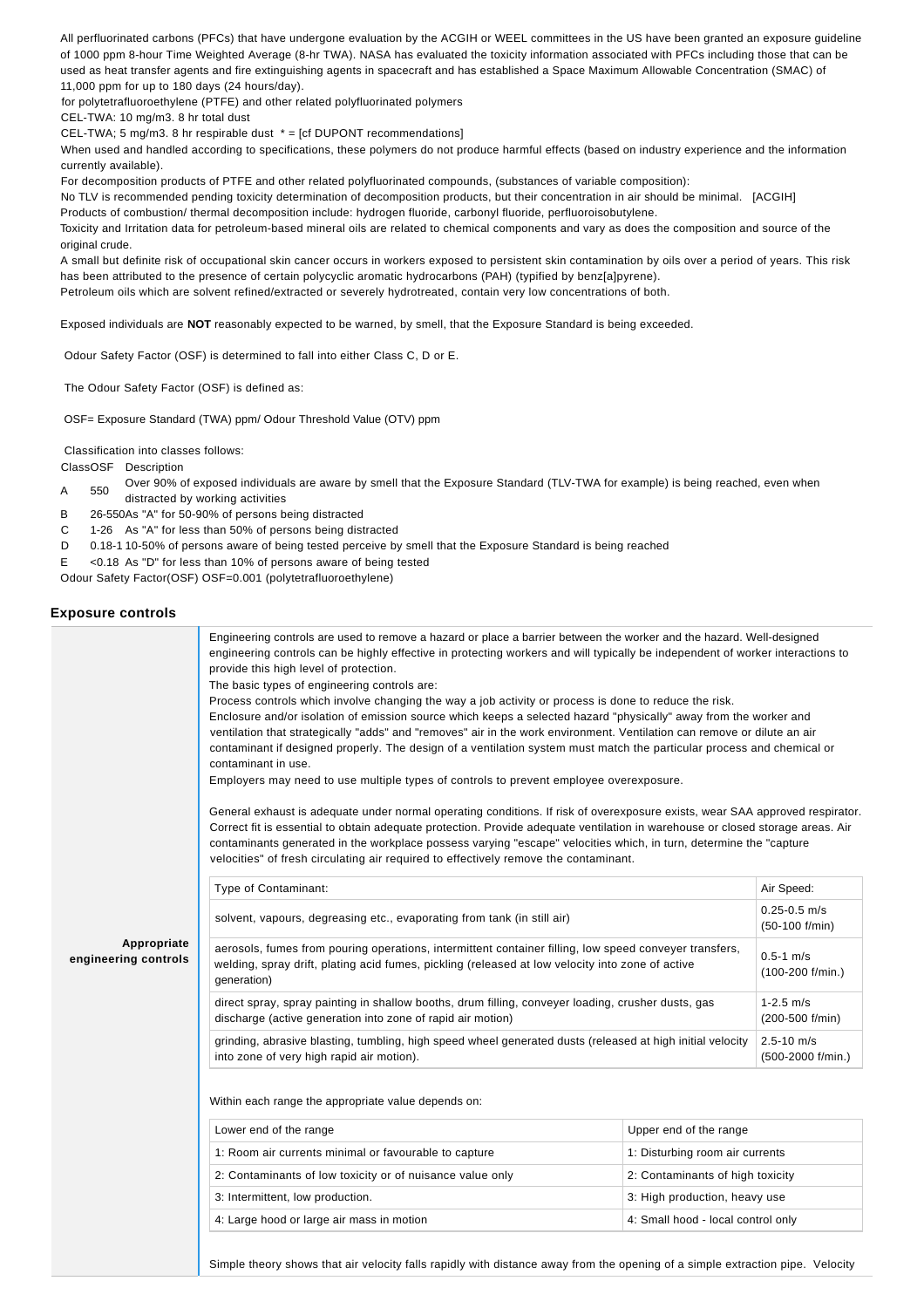generally decreases with the square of distance from the extraction point (in simple cases). Therefore the air speed at the extraction point should be adjusted, accordingly, after reference to distance from the contaminating source. The air velocity at the extraction fan, for example, should be a minimum of 1-2 m/s (200-400 f/min.) for extraction of solvents generated in a tank 2 meters distant from the extraction point. Other mechanical considerations, producing performance deficits within the extraction apparatus, make it essential that theoretical air velocities are multiplied by factors of 10 or more when extraction systems are installed or used.

# **Personal protection**

| <b>Personal protection</b> |                                                                                                                                                                                                                                                                                                                                                                                                                                                                                                                                                                                                                                                                                                                                                                                                                                                                                                                                                                   |
|----------------------------|-------------------------------------------------------------------------------------------------------------------------------------------------------------------------------------------------------------------------------------------------------------------------------------------------------------------------------------------------------------------------------------------------------------------------------------------------------------------------------------------------------------------------------------------------------------------------------------------------------------------------------------------------------------------------------------------------------------------------------------------------------------------------------------------------------------------------------------------------------------------------------------------------------------------------------------------------------------------|
| Eye and face<br>protection | Safety glasses with side shields<br>Chemical goggles.<br>► Contact lenses may pose a special hazard; soft contact lenses may absorb and concentrate irritants. A written policy<br>document, describing the wearing of lenses or restrictions on use, should be created for each workplace or task. This should<br>include a review of lens absorption and adsorption for the class of chemicals in use and an account of injury experience.<br>Medical and first-aid personnel should be trained in their removal and suitable equipment should be readily available. In the<br>event of chemical exposure, begin eye irrigation immediately and remove contact lens as soon as practicable. Lens should<br>be removed at the first signs of eye redness or irritation - lens should be removed in a clean environment only after<br>workers have washed hands thoroughly. [CDC NIOSH Current Intelligence Bulletin 59], [AS/NZS 1336 or national<br>equivalent] |
| <b>Skin protection</b>     | See Hand protection below                                                                                                                                                                                                                                                                                                                                                                                                                                                                                                                                                                                                                                                                                                                                                                                                                                                                                                                                         |
| Hands/feet protection      | ▶ Wear chemical protective gloves, e.g. PVC.<br>▶ Wear safety footwear or safety gumboots, e.g. Rubber                                                                                                                                                                                                                                                                                                                                                                                                                                                                                                                                                                                                                                                                                                                                                                                                                                                            |
| <b>Body protection</b>     | See Other protection below                                                                                                                                                                                                                                                                                                                                                                                                                                                                                                                                                                                                                                                                                                                                                                                                                                                                                                                                        |
| Other protection           | • Overalls.<br>▶ P.V.C. apron.<br>▶ Barrier cream.<br>Skin cleansing cream.<br>▶ Eye wash unit.                                                                                                                                                                                                                                                                                                                                                                                                                                                                                                                                                                                                                                                                                                                                                                                                                                                                   |
| <b>Thermal hazards</b>     | Not Available                                                                                                                                                                                                                                                                                                                                                                                                                                                                                                                                                                                                                                                                                                                                                                                                                                                                                                                                                     |

### **Recommended material(s)**

### **GLOVE SELECTION INDEX**

Glove selection is based on a modified presentation of the:

 **"Forsberg Clothing Performance Index".**

 The effect(s) of the following substance(s) are taken into account in the **computer-generated** selection:

Nulon L80 Xtreme Performance Grease Not Available

| Material | <b>CPI</b> |
|----------|------------|
|          |            |

\* CPI - Chemwatch Performance Index

A: Best Selection

B: Satisfactory; may degrade after 4 hours continuous immersion

C: Poor to Dangerous Choice for other than short term immersion

**NOTE**: As a series of factors will influence the actual performance of the glove, a final selection must be based on detailed observation. - \* Where the glove is to be used on a short term, casual or infrequent

basis, factors such as "feel" or convenience (e.g. disposability), may dictate a choice of gloves which might otherwise be unsuitable following long-term or frequent use. A qualified practitioner should be consulted.

# **SECTION 9 PHYSICAL AND CHEMICAL PROPERTIES**

### **Information on basic physical and chemical properties**

| Appearance                             | Dark red grease; not miscible with water. |                                                   |               |
|----------------------------------------|-------------------------------------------|---------------------------------------------------|---------------|
|                                        |                                           |                                                   |               |
| <b>Physical state</b>                  | Non Slump Paste                           | <b>Relative density</b><br>(Water = $1$ )         | 0.93          |
| Odour                                  | Not Available                             | <b>Partition coefficient</b><br>n-octanol / water | Not Available |
| Odour threshold                        | Not Available                             | Auto-ignition<br>temperature (°C)                 | Not Available |
| pH (as supplied)                       | Not Applicable                            | <b>Decomposition</b><br>temperature               | Not Available |
| Melting point /<br>freezing point (°C) | Not Available                             | <b>Viscosity (cSt)</b>                            | Not Available |

### **Respiratory protection**

Type A-P Filter of sufficient capacity. (AS/NZS 1716 & 1715, EN 143:2000 & 149:2001, ANSI Z88 or national equivalent)

| <b>Required Minimum</b><br><b>Protection Factor</b> | Half-Face<br>Respirator | <b>Full-Face</b><br>Respirator                       | <b>Powered Air</b><br>Respirator |
|-----------------------------------------------------|-------------------------|------------------------------------------------------|----------------------------------|
| up to $10 \times ES$                                | A P1<br>Air-line*       | $\overline{\phantom{0}}$<br>$\overline{\phantom{0}}$ | A PAPR-P1<br>-                   |
| up to $50 \times ES$                                | Air-line**              | A P2                                                 | A PAPR-P2                        |
| up to $100 \times ES$                               | -                       | A P3                                                 |                                  |
|                                                     |                         | Air-line*                                            |                                  |
| $100 + x ES$                                        | -                       | Air-line**                                           | A PAPR-P3                        |

\* - Negative pressure demand \*\* - Continuous flow

A(All classes) = Organic vapours, B AUS or B1 = Acid gasses, B2 = Acid gas or hydrogen cyanide(HCN), B3 = Acid gas or hydrogen cyanide(HCN),  $E =$  Sulfur dioxide(SO2), G = Agricultural chemicals, K = Ammonia(NH3),  $Hg =$  Mercury, NO = Oxides of nitrogen, MB = Methyl bromide,  $AX =$  Low boiling point organic compounds(below 65 degC)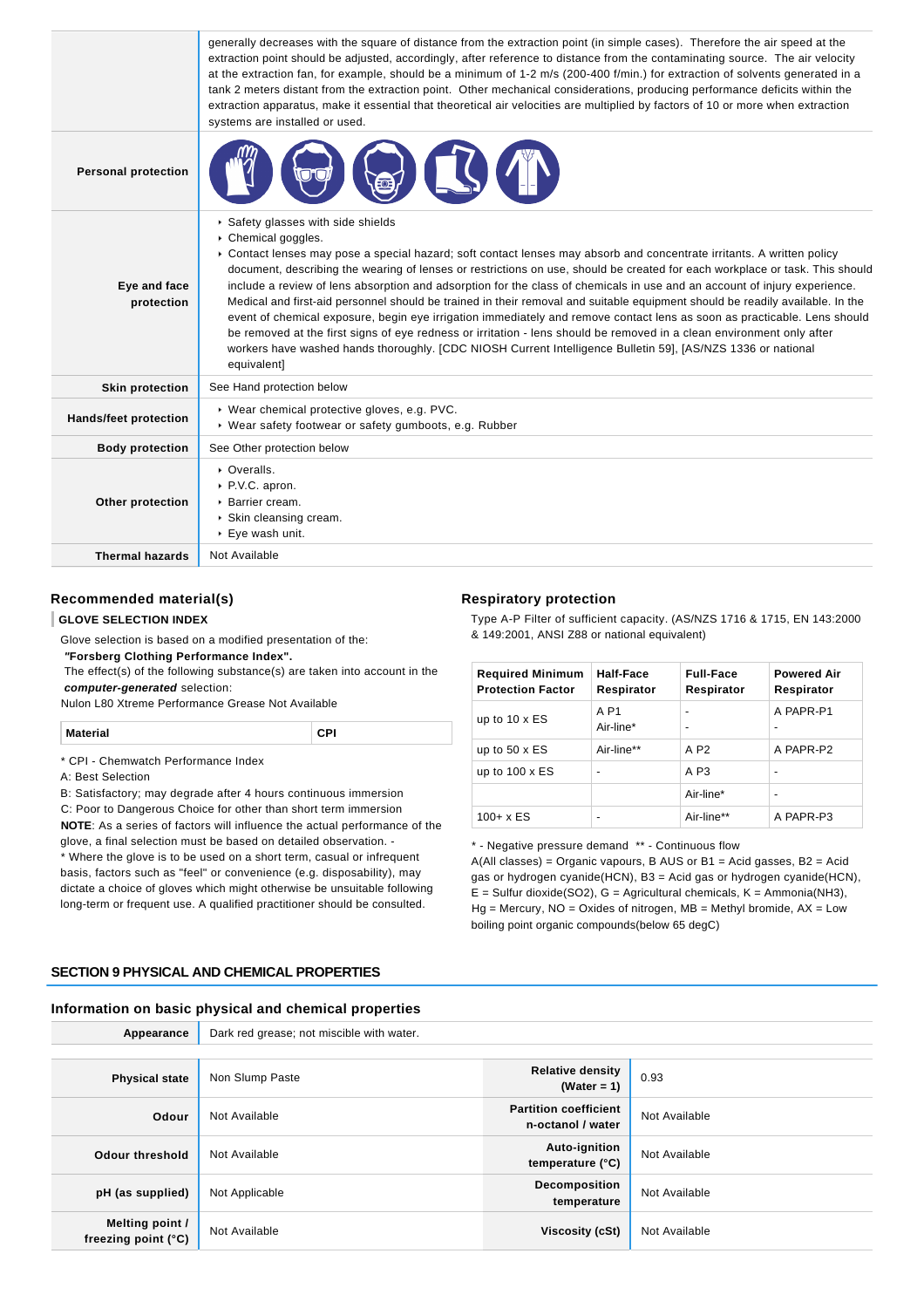| Initial boiling point<br>and boiling range (°C) | Not Available  | <b>Molecular weight</b><br>(g/mol)         | Not Applicable |
|-------------------------------------------------|----------------|--------------------------------------------|----------------|
| Flash point (°C)                                | 240 (COC)      | <b>Taste</b>                               | Not Available  |
| <b>Evaporation rate</b>                         | Not Available  | <b>Explosive properties</b>                | Not Available  |
| Flammability                                    | Not Applicable | <b>Oxidising properties</b>                | Not Available  |
| <b>Upper Explosive Limit</b><br>$(\%)$          | Not Available  | <b>Surface Tension</b><br>(dyn/cm or mN/m) | Not Available  |
| <b>Lower Explosive Limit</b><br>$(\%)$          | Not Available  | <b>Volatile Component</b><br>(%vol)        | Not Available  |
| Vapour pressure (kPa)                           | Not Available  | Gas group                                  | Not Available  |
| Solubility in water<br>(g/L)                    | Immiscible     | pH as a solution (1%)                      | Not Applicable |
| Vapour density (Air =<br>1)                     | Not Available  | VOC g/L                                    | Not Available  |

# **SECTION 10 STABILITY AND REACTIVITY**

| Reactivity                                    | See section 7                                                             |
|-----------------------------------------------|---------------------------------------------------------------------------|
| <b>Chemical stability</b>                     | Product is considered stable and hazardous polymerisation will not occur. |
| Possibility of<br>hazardous reactions         | See section 7                                                             |
| <b>Conditions to avoid</b>                    | See section 7                                                             |
| Incompatible materials                        | See section 7                                                             |
| <b>Hazardous</b><br>decomposition<br>products | See section 5                                                             |

# **SECTION 11 TOXICOLOGICAL INFORMATION**

# **Information on toxicological effects**

| <b>Inhaled</b> | The material is not thought to produce either adverse health effects or irritation of the respiratory tract following inhalation (as<br>classified by EC Directives using animal models). Nevertheless, adverse systemic effects have been produced following<br>exposure of animals by at least one other route and good hygiene practice requires that exposure be kept to a minimum and<br>that suitable control measures be used in an occupational setting.<br>Inhalation hazard is increased at higher temperatures.<br>Inhalation of oil droplets/ aerosols may cause discomfort and may produce chemical pneumonitis.<br>Fumes from burning PTFE-containing materials are irritating to the upper respiratory tract and may be harmful if exposure is<br>prolonged. When heated for a long time a very small amount of hydrogen fluoride, carbonyl fluoride and<br>perfluoroisobutylene is generated. The higher the temperature the greater is the decomposition rate.<br>Symptoms of exposure to hydrogen fluoride and carbonyl fluoride include burning sensation, cough, dizziness, headache,<br>labored breathing, nausea, shortness of breathe, sore throat and vomiting. Symptoms may be delayed. These substances<br>are corrosive to the eyes, skin and respiratory tract. Inhalation may produce lung oedema. Prolonged exposures may<br>produce hypocalcaemia High exposures may be fatal. Medical observation is indicated in the event of such exposures.<br>Symptoms of exposure to perfluoroisobutylene include cough, shortness of breathe, sore throat. Symptoms may be<br>delayed. Symptoms of lung oedema often do not manifest until a few hours have passed and may be aggravated by<br>physical effort. Rest and medical observation are essential. Immediate administration of an appropriate spray, or by the<br>doctor authorised by him/ her, should be considered.<br>Overheated or burnt PTFE evolves highly irritating and corrosive hydrogen fluoride gas with small amounts of highly toxic<br>carbonyl fluoride. Polymer decomposition starts at 400 deg. C. with rapid degradation at 540 deg. C Decomposition<br>products are complex.<br>Solutions of hydrogen fluoride gas in mucous fluids form highly corrosive hydrofluoric acid so that inhalation of<br>decomposition products can cause symptoms of choking, coughing and severe eye, nose and throat irritation. After a<br>symptomless period of 1-2 days, exposed individuals may experience a set of symptoms described as "polymer fume<br>fever"; this is a temporary flu-like illness with fever, chills and, sometimes, a cough and difficult breathing which lasts for<br>approximately 24 hours.<br>Inhalation or skin contact with carbonyl fluoride vapour may cause irritation with discomfort and rash. In addition, carbonyl<br>fluoride vapours may produce eye corrosion with corneal and conjunctival ulceration, nose and throat irritation, or temporary<br>irritation of the lungs producing cough discomfort, difficult breathing and shortness of breath.<br>Individuals with pre-existing lung diseases may have increased susceptibility to the toxic effects of thermal decomposition<br>products. |
|----------------|--------------------------------------------------------------------------------------------------------------------------------------------------------------------------------------------------------------------------------------------------------------------------------------------------------------------------------------------------------------------------------------------------------------------------------------------------------------------------------------------------------------------------------------------------------------------------------------------------------------------------------------------------------------------------------------------------------------------------------------------------------------------------------------------------------------------------------------------------------------------------------------------------------------------------------------------------------------------------------------------------------------------------------------------------------------------------------------------------------------------------------------------------------------------------------------------------------------------------------------------------------------------------------------------------------------------------------------------------------------------------------------------------------------------------------------------------------------------------------------------------------------------------------------------------------------------------------------------------------------------------------------------------------------------------------------------------------------------------------------------------------------------------------------------------------------------------------------------------------------------------------------------------------------------------------------------------------------------------------------------------------------------------------------------------------------------------------------------------------------------------------------------------------------------------------------------------------------------------------------------------------------------------------------------------------------------------------------------------------------------------------------------------------------------------------------------------------------------------------------------------------------------------------------------------------------------------------------------------------------------------------------------------------------------------------------------------------------------------------------------------------------------------------------------------------------------------------------------------------------------------------------------------------------------------------------------------------------------------------------------------------------------------------------------------------------------------------------------------------------------------------------------------------------------------------------------------------------------------------|
| Ingestion      | Accidental ingestion of the material may be damaging to the health of the individual.<br>Large doses of lithium ion have caused dizziness and prostration and can cause kidney damage if sodium intake is limited.<br>Dehydration, weight-loss, dermatological effects and thyroid disturbances have been reported. Central nervous system<br>effects that include slurred speech, blurred vision, sensory loss, impaired concentration, irritability, lethargy, confusion,<br>disorientation, drowsiness, anxiety, spasticity, delirium, stupor, ataxia (loss of muscle coordination), sedation, fine and gross<br>tremor, giddiness, twitching and convulsions may occur. Diarrhoea, vomiting and neuromuscular effects such as tremor,<br>clonus (rapid contraction and relaxation of muscles) and hyperactive reflexes may occur as a result of repeated exposure to<br>lithium.<br>Acute severe overexposure may affect the kidneys, resulting in renal dysfunction, albuminuria, oliguria and degenerative<br>changes. Cardiovascular effects may also result in cardiac arrhythmias and hypotension.                                                                                                                                                                                                                                                                                                                                                                                                                                                                                                                                                                                                                                                                                                                                                                                                                                                                                                                                                                                                                                                                                                                                                                                                                                                                                                                                                                                                                                                                                                                                                                                                                                                                                                                                                                                                                                                                                                                                                                                                                                                                                                                    |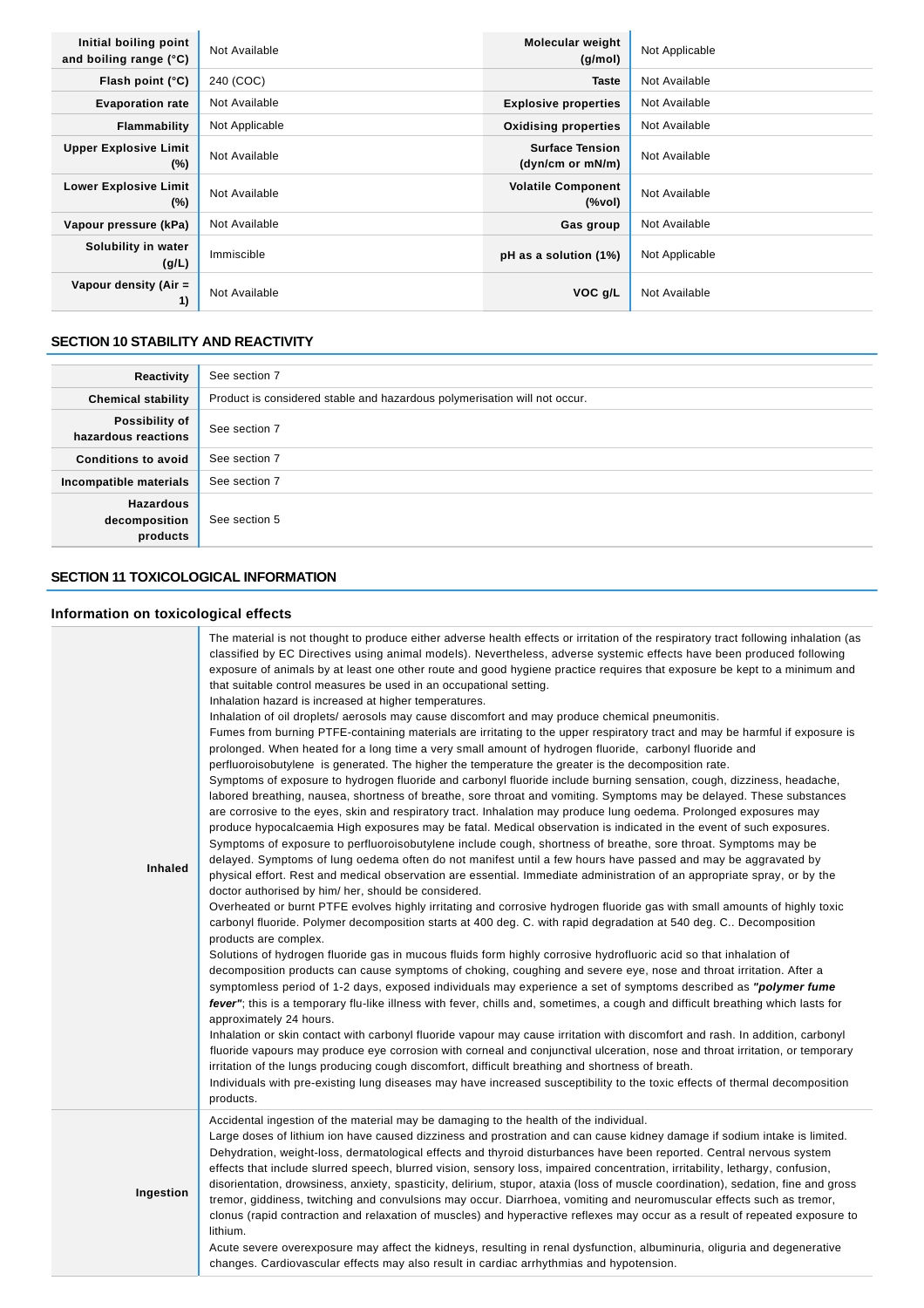|                     | The primary target organ for lithium toxicity is the central nervous system. Lithium is therefore used therapeutically on<br>membrane transport proteins in the central nervous system when treating manic-depression. Lithium is moderately toxic with<br>lethal dose of LiCl in rats of 526-840 mg/kg body weight. After chronic exposure to 1 mEq/L decreased brain weight was<br>observed in male offspring. Chemically, lithium resembles sodium, but is more toxic: in humans 5 g LiCl can result in fatal<br>poisoning. In therapeutic doses, damages on the central nervous system and the kidneys have been reported                                                                                                                                                                                                                                                                                                                                                                                                                                                                                                                                                                                                                                                                                                                                                                                                                                                                                                                                                                                                                                                                                                                                                                                                                                                                                                                                                                                                                                                                                                                                                                                                                                                                                                                                                                                                                                                                                                                                                                                                                                                                                                                                                                                                                                                                                                                                                                                                                                                                                                                                                                                                                                                                                                                                                                                                                                                                                                                                                                                                                                                                                                                                                                                                                                                                                                                                                                                                                                                                                                                                                                                                                                                                                                                                                                                                                                                                                                                                                                                                                                                                                                                          |
|---------------------|--------------------------------------------------------------------------------------------------------------------------------------------------------------------------------------------------------------------------------------------------------------------------------------------------------------------------------------------------------------------------------------------------------------------------------------------------------------------------------------------------------------------------------------------------------------------------------------------------------------------------------------------------------------------------------------------------------------------------------------------------------------------------------------------------------------------------------------------------------------------------------------------------------------------------------------------------------------------------------------------------------------------------------------------------------------------------------------------------------------------------------------------------------------------------------------------------------------------------------------------------------------------------------------------------------------------------------------------------------------------------------------------------------------------------------------------------------------------------------------------------------------------------------------------------------------------------------------------------------------------------------------------------------------------------------------------------------------------------------------------------------------------------------------------------------------------------------------------------------------------------------------------------------------------------------------------------------------------------------------------------------------------------------------------------------------------------------------------------------------------------------------------------------------------------------------------------------------------------------------------------------------------------------------------------------------------------------------------------------------------------------------------------------------------------------------------------------------------------------------------------------------------------------------------------------------------------------------------------------------------------------------------------------------------------------------------------------------------------------------------------------------------------------------------------------------------------------------------------------------------------------------------------------------------------------------------------------------------------------------------------------------------------------------------------------------------------------------------------------------------------------------------------------------------------------------------------------------------------------------------------------------------------------------------------------------------------------------------------------------------------------------------------------------------------------------------------------------------------------------------------------------------------------------------------------------------------------------------------------------------------------------------------------------------------------------------------------------------------------------------------------------------------------------------------------------------------------------------------------------------------------------------------------------------------------------------------------------------------------------------------------------------------------------------------------------------------------------------------------------------------------------------------------------------------------------------------------------------------------------------------------------------------------------------------------------------------------------------------------------------------------------------------------------------------------------------------------------------------------------------------------------------------------------------------------------------------------------------------------------------------------------------------------------------------------------------------------------------------------------------------------|
| <b>Skin Contact</b> | Fumes from burning PTFE-containing materials are irritating to the upper respiratory tract and may be harmful if exposure is<br>prolonged. When heated for a long time a very small amount of hydrogen fluoride, carbonyl fluoride and<br>perfluoroisobutylene is generated. The higher the temperature the greater is the decomposition rate.<br>Symptoms of exposure to hydrogen fluoride and carbonyl fluoride include burning sensation, cough, dizziness, headache,<br>labored breathing, nausea, shortness of breathe, sore throat and vomiting. Symptoms may be delayed. These substances<br>are corrosive to the eyes, skin and respiratory tract. Inhalation may produce lung oedema. Prolonged exposures may<br>produce hypocalcaemia High exposures may be fatal. Medical observation is indicated in the event of such exposures.<br>Symptoms of exposure to perfluoroisobutylene include cough, shortness of breathe, sore throat. Symptoms may be<br>delayed. Symptoms of lung oedema often do not manifest until a few hours have passed and may be aggravated by<br>physical effort. Rest and medical observation are essential. Immediate administration of an appropriate spray, or by the<br>doctor authorised by him/ her, should be considered.<br>Overheated or burnt PTFE evolves highly irritating and corrosive hydrogen fluoride gas with small amounts of highly toxic<br>carbonyl fluoride. Polymer decomposition starts at 400 deg. C. with rapid degradation at 540 deg. C Decomposition<br>products are complex.<br>Solutions of hydrogen fluoride gas in mucous fluids form highly corrosive hydrofluoric acid so that inhalation of<br>decomposition products can cause symptoms of choking, coughing and severe eye, nose and throat irritation. After a<br>symptomless period of 1-2 days, exposed individuals may experience a set of symptoms described as "polymer fume<br>fever"; this is a temporary flu-like illness with fever, chills and, sometimes, a cough and difficult breathing which lasts for<br>approximately 24 hours.<br>Inhalation or skin contact with carbonyl fluoride vapour may cause irritation with discomfort and rash. In addition, carbonyl<br>fluoride vapours may produce eye corrosion with corneal and conjunctival ulceration, nose and throat irritation, or temporary<br>irritation of the lungs producing cough discomfort, difficult breathing and shortness of breath.<br>Individuals with pre-existing lung diseases may have increased susceptibility to the toxic effects of thermal decomposition<br>products.<br>Open cuts, abraded or irritated skin should not be exposed to this material<br>The material may accentuate any pre-existing dermatitis condition                                                                                                                                                                                                                                                                                                                                                                                                                                                                                                                                                                                                                                                                                                                                                                                                                                                                                                                                                                                                                                                                                                                                                                                                                                                                                                                                                                                                                                                                                                                                                                                                                                                                                                                                                                                                                                                                                                                                                                                                      |
| Eye                 | Although the material is not thought to be an irritant (as classified by EC Directives), direct contact with the eye may<br>produce transient discomfort characterised by tearing or conjunctival redness (as with windburn).                                                                                                                                                                                                                                                                                                                                                                                                                                                                                                                                                                                                                                                                                                                                                                                                                                                                                                                                                                                                                                                                                                                                                                                                                                                                                                                                                                                                                                                                                                                                                                                                                                                                                                                                                                                                                                                                                                                                                                                                                                                                                                                                                                                                                                                                                                                                                                                                                                                                                                                                                                                                                                                                                                                                                                                                                                                                                                                                                                                                                                                                                                                                                                                                                                                                                                                                                                                                                                                                                                                                                                                                                                                                                                                                                                                                                                                                                                                                                                                                                                                                                                                                                                                                                                                                                                                                                                                                                                                                                                                          |
| Chronic             | On the basis, primarily, of animal experiments, concern has been expressed by at least one classification body that the<br>material may produce carcinogenic or mutagenic effects; in respect of the available information, however, there presently<br>exists inadequate data for making a satisfactory assessment.<br>Limited evidence suggests that repeated or long-term occupational exposure may produce cumulative health effects<br>involving organs or biochemical systems.<br>Suburothelial injections of particulate poly(tetrafluoroethylene) (PTFE) is becoming a widely accepted treatment for a number<br>of urological disorders. Mice received one subcutaneous dorsal injection each, rabbits received two subareolar injections<br>each, and dogs received three subareolar injections each in addition to two periurethral injections. Histologic examination of<br>the biopsy sites revealed a persistent chronic inflammatory reaction with progressive growth of the involved tissue volume.<br>In addition to giant cells and macrophages, lymphocytes became apparent at 3 months.<br>Repeated administration of 25% Teflon PFA (a derivative of PTFE) in animals produced liver and testicular changes.<br>However, in a subsequent study at the same and lower doses, these effects were not reproducible<br>Neuromuscular effects result from chronic over-exposure to lithium compounds. These may include tremor, ataxia, clonus<br>and hyperactive reflexes. Some animal studies have shown that exposure during pregnancy may produce birth defects.<br>Other studies with rats, rabbits and monkeys have not shown teratogenic effects. Human data are ambiguous; it is well<br>established that lithium can cross the human placenta. Of 225 registered pregnancies in which the mothers had received<br>lithium (as a tranquiliser) there were 25 instances of congenital malformation. Although pharmacological doses of lithium<br>cannot be unequivocally designated as a human teratogen, lithium therapy is contraindicated in women of childbearing<br>potential.<br>Prolonged exposure may produce anorexia, weight loss and emaciation. The kidneys, behavioural/ central nervous system<br>and peripheral nervous system may also show adverse effects.<br>Various types of dermatitis (psoriasis, alopecia, cutaneous ulcers, acne, follicular papules, xerosis cutis, exfoliative) may<br>also result from chronic skin exposure.<br>Lithium ion can be an effective treatment for manic depression. It is thought to bind the enzyme IMPase (inositol<br>monophosphatase) and thereby mediates its influence in producing a response to calcium-induced production of<br>neurotransmitters and hormones thought to be responsible for the clinical picture.<br>In subchronic studies, rats were exposed to 3 milliequivalents Li/kg/day (equivalent to 1450 mg for a 70 kg person) but did<br>not accumulate Li whilst on a high sodium diet. However when sodium was restricted, fatal kidney toxicity developed. Dogs<br>survived daily dose of 50 mg LiCl/kg for 150 days to the termination of the experiment on a normal sodium intake, whereas<br>the same dose was lethal in 12 to 18 days on a low sodium diet: 20 mg LiCl/kg/day resulted in death in 18 to 30 days.<br>Principal route of exposure is by skin contact; lesser exposures include inhalation of fumes from hot oils, oil mists or<br>droplets. Prolonged contact with mineral oils carries with it the risk of skin conditions such as oil folliculitis, eczematous<br>dermatitis, pigmentation of the face (melanosis) and warts on the sole of the foot (plantar warts). With highly refined mineral<br>oils no appreciable systemic effects appear to result through skin absorption.<br>Exposure to oil mists frequently elicits respiratory conditions, such as asthma; the provoking agent is probably an additive.<br>High oil mist concentrations may produce lipoid pneumonia although clinical evidence is equivocal. In animals exposed to<br>concentrations of 100 mg/m3 oil mist, for periods of 12 to 26 months, the activity of lung and serum alkaline phosphatase<br>enzyme was raised; 5 mg/m3 oil mist did not produce this response. These enzyme changes are sensitive early indicators of<br>lung damage. Workers exposed to vapours of mineral oil and kerosene for 5 to 35 years showed an increased prevalence of<br>slight basal lung fibrosis.<br>Many studies have linked cancers of the skin and scrotum with mineral oil exposure. Contaminants in the form of additives<br>and the polycyclic aromatic hydrocarbons (PAHs - as in the crude base stock) are probably responsible. PAH levels are |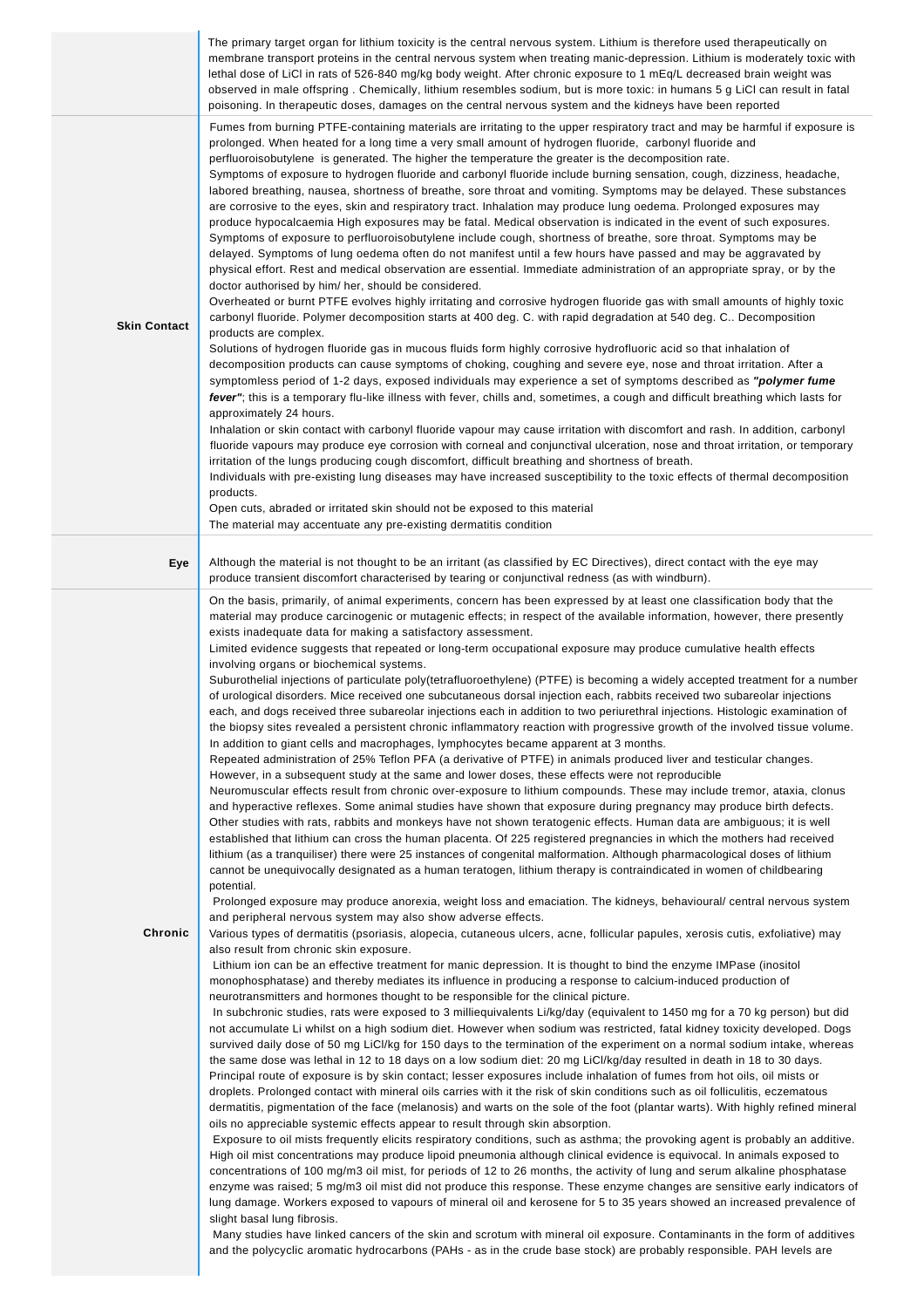higher in aromatic process oils/used/reclaimed motor oils. Subchronic 90-day feeding studies conducted on male and female rats on highly refined white mineral oils and waxes found that higher molecular-weight hydrocarbons (microcrystalline waxes and the higher viscosity oils) were without biological effects. Paraffin waxes and low- to mid viscosity oils produced biological effects that were inversely proportional to molecular weight, viscosity and melting point: oil-type and processing did not appear to be determinants. Biological effects were more pronounced in females than in males. Effects occurred mainly in the liver and mesenteric lymph nodes and included increased organ weights, microscopic inflammatory changes, and evidence for the presence of saturated mineral hydrocarbons in affected tissues. Inflammation of the cardiac mitral valve was also observed at high doses in rats treated with paraffin waxes.

Smith J.H., et al: Toxicologic Pathology: 24, 2, 214-230, 1996

| Nulon L80 Xtreme          | <b>TOXICITY</b>                                                                                                                                                                                                                  | <b>IRRITATION</b>             |  |
|---------------------------|----------------------------------------------------------------------------------------------------------------------------------------------------------------------------------------------------------------------------------|-------------------------------|--|
| <b>Performance Grease</b> | Not Available                                                                                                                                                                                                                    | Not Available                 |  |
| mineral oil               | <b>TOXICITY</b>                                                                                                                                                                                                                  | <b>IRRITATION</b>             |  |
|                           | Not Available                                                                                                                                                                                                                    | Not Available                 |  |
| lithium                   | <b>TOXICITY</b>                                                                                                                                                                                                                  | <b>IRRITATION</b>             |  |
| hydroxystearate           | Not Available                                                                                                                                                                                                                    | Not Available                 |  |
| polytetrafluoroethylene   | <b>TOXICITY</b>                                                                                                                                                                                                                  | <b>IRRITATION</b>             |  |
|                           | Oral (rat) LD50: 1250 mg/kg <sup>*</sup> [2]                                                                                                                                                                                     | Nil reported * [Manufacturer] |  |
| Legend:                   | 1. Value obtained from Europe ECHA Registered Substances - Acute toxicity 2.* Value obtained from manufacturer's msds.<br>Unless otherwise specified data extracted from RTECS - Register of Toxic Effect of chemical Substances |                               |  |
|                           |                                                                                                                                                                                                                                  |                               |  |

| <b>MINERAL OIL</b>             | Toxicity and Irritation data for petroleum-based mineral oils are related to chemical components and vary as does<br>the composition and source of the original crude.<br>A small but definite risk of occupational skin cancer occurs in workers exposed to persistent skin contamination<br>by oils over a period of years. This risk has been attributed to the presence of certain polycyclic aromatic<br>hydrocarbons (PAH) (typified by benz[a]pyrene).<br>Petroleum oils which are solvent refined/extracted or severely hydrotreated, contain very low concentrations of<br>both.                                                                                                                                                                                                                                                                                                                                                                                                                                                                                                                                                                                                                                                                                                                                                                                                                                                                                                                                                                                                                                                                                                                                                                                                                                                                                                                                                                                                                                                                                                                                  |
|--------------------------------|----------------------------------------------------------------------------------------------------------------------------------------------------------------------------------------------------------------------------------------------------------------------------------------------------------------------------------------------------------------------------------------------------------------------------------------------------------------------------------------------------------------------------------------------------------------------------------------------------------------------------------------------------------------------------------------------------------------------------------------------------------------------------------------------------------------------------------------------------------------------------------------------------------------------------------------------------------------------------------------------------------------------------------------------------------------------------------------------------------------------------------------------------------------------------------------------------------------------------------------------------------------------------------------------------------------------------------------------------------------------------------------------------------------------------------------------------------------------------------------------------------------------------------------------------------------------------------------------------------------------------------------------------------------------------------------------------------------------------------------------------------------------------------------------------------------------------------------------------------------------------------------------------------------------------------------------------------------------------------------------------------------------------------------------------------------------------------------------------------------------------|
| <b>LITHIUM HYDROXYSTEARATE</b> | No significant acute toxicological data identified in literature search.<br>Fatty acid salts are of low acute toxicity. Their skin and eye irritation potential is chain length dependent and<br>decreases with increasing chain length - they are poorly absorbed through the skin nor are they skin sensitisers.<br>The available repeated dose toxicity data demonstrate the low toxicity of the fatty acids and their salts. Also,<br>they are not considered to be mutagenic, genotoxic or carcinogenic, and are not reproductive or developmental<br>toxicants. Accidental ingestion of fatty acid salt containing detergent products is not expected to result in any<br>significant adverse health effects. This assessment is based on toxicological data demonstrating the low acute<br>oral toxicity of fatty acid salts and the fact that not a single fatality has been reported in the UK following<br>accidental ingestion of detergents containing fatty acid salts. Also in a report published by the German Federal<br>Institute for Health Protection of Consumers and Veterinary Medicine, detergent products were not mentioned as<br>dangerous products with a high incidence if poisoning. The estimated total human exposure to fatty acid salts,<br>from the different exposure scenarios for the handling and use of detergent products containing fatty acid salts,<br>showed a margin of exposure (MOE) of 258,620. This extremely large MOE is large enough to be reassuring with<br>regard to the relatively small variability of the hazard data on which it is based. Also, in the UK, the<br>recommended dietary fatty acid intake by the Department of Health is about 100 g of fatty acids per day or 1.7<br>g (1700 mg) of fatty acids per kilogram body weight per day. This exposure is several orders of magnitude<br>above that resulting from exposure to fatty acid salts in household cleaning products. Based on the available<br>data, the use of fatty acid salts in household detergent and cleaning products does not raise any safety<br>concerns with regard to consumer |
| <b>POLYTETRAFLUOROETHYLENE</b> | For perfluorinated carbons (PFCs):<br>PFCs are inert fluids composed of a complex combination of organic compounds resulting from the distillation of<br>electrochemically fluorinated (ECF) compounds. This class consists of branched, linear and cyclic perfluorinated<br>hydrocarbons having carbon numbers predominantly in the range of C5-CI8 and boiling in the range of<br>approximately 25 C-255 C (77 F-491 F). Perfluorinated amine and ether compounds may also be present<br>Acute oral and inhalation toxicity tests with perfluoroalkanes show no toxicity at any dose tested, and even<br>extremely high-dose intraperitoneal injection resulted in no lethality. In contrast, perfluoroalkenes (such as<br>octafluorocyclopentene, perfluoroisobutylene, hexafluoropropene) have shown evidence of inhalation toxicity, in<br>some cases, extreme.<br>PFCs are among the least toxic of all known organic chemicals. PFCs don't oxidise or hydrolyse. They have no<br>functional reactive groups. PFCs owe their low toxicity to the combination of the following properties:<br>Chemical inertness<br>Low solubility in biological media (blood, cell membranes, etc.)<br>▶ High volatility<br>▶ Resistance to biological activation (reductive and oxidative metabolism)                                                                                                                                                                                                                                                                                                                                                                                                                                                                                                                                                                                                                                                                                                                                                                                                                               |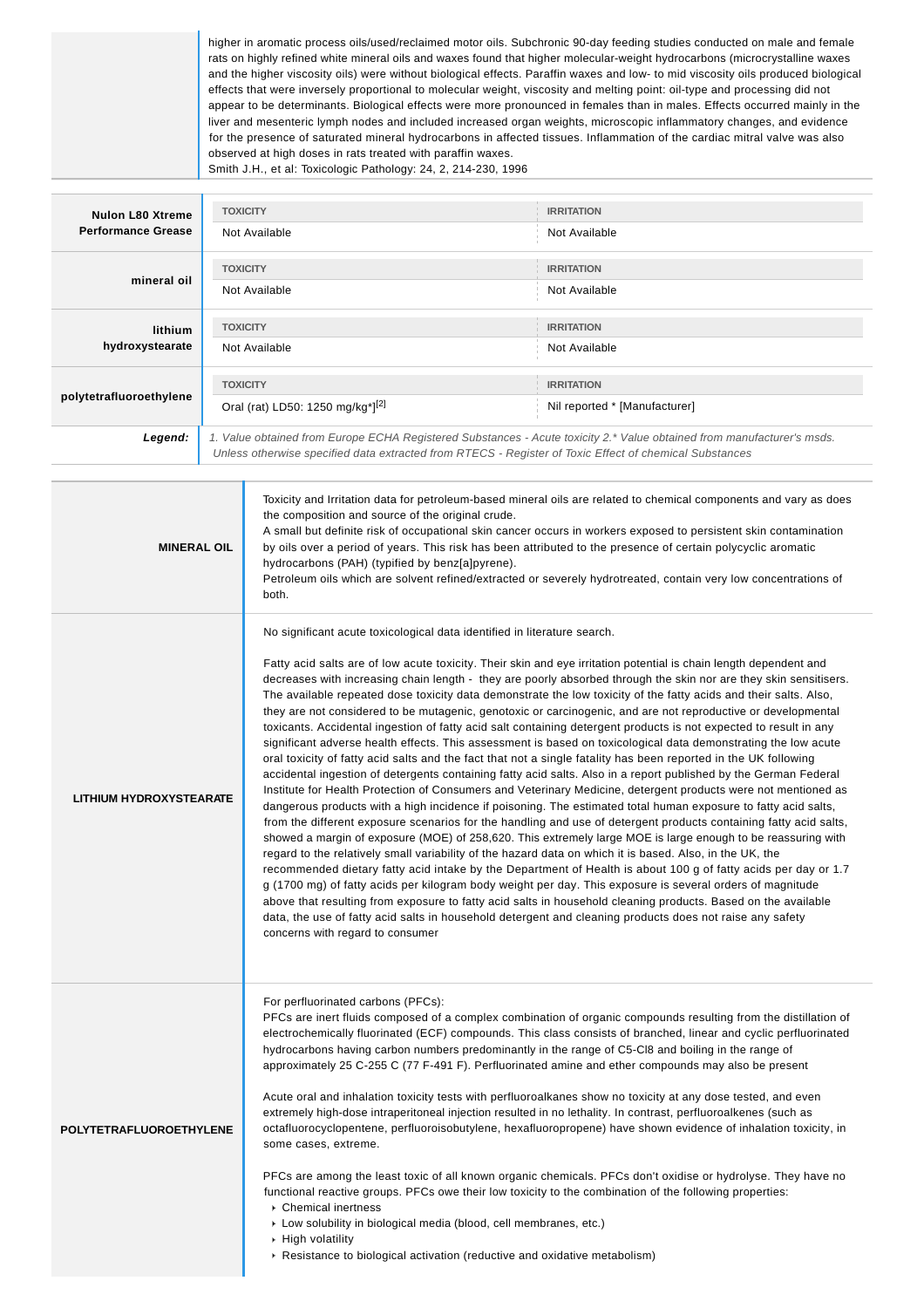| Because PFCs are chemically inert, if inhaled and absorbed they do not react chemically with any biological                                                                                                                  |
|------------------------------------------------------------------------------------------------------------------------------------------------------------------------------------------------------------------------------|
| molecules; they simply partition between blood and various organs and tissues.                                                                                                                                               |
| As PFCs have limited ability to dissolve in biological media, they do not reach appreciable concentrations in the<br>tissues of air-exposed animals. As PFCs are highly volatile chemicals and have high air-blood partition |
|                                                                                                                                                                                                                              |
| coefficients, any fluorochemical remaining after exposure will be rapidly eliminated in the breath. Consequently,<br>all such PFCs have:                                                                                     |
| ▶ Very high rodent LC50s (very low acute toxicity)                                                                                                                                                                           |
| ▶ Very high cardiac sensitisation EC50s (very low toxicity)                                                                                                                                                                  |
| In fact, most PFCs do not induce narcosis (sleep) or cardiac sensitisation at maximum achievable concentration                                                                                                               |
| (saturation). Inhalation exposure at levels up to 50,000 ppm for thirteen weeks produced no effects in rats, nor                                                                                                             |
| did oral exposure for thirty days at 2,000 mg/kg/day.                                                                                                                                                                        |
| All PFCs that have undergone evaluation by the ACGIH or WEEL committees in the US have been granted an                                                                                                                       |
| exposure guideline of 1000 ppm (8-hr TWA). NASA has evaluated the toxicity information associated with PFCs                                                                                                                  |
| including those that can be used as heat transfer agents and fire extinguishing agents in spacecraft and has                                                                                                                 |
| established a Space Maximum Allowable Concentration (SMAC) of 11,000 ppm for up to 180 days (24 hours/day)                                                                                                                   |
|                                                                                                                                                                                                                              |
| PFCs are neutral molecules and because they are maximally fluorinated, they cannot undergo biological                                                                                                                        |
| oxidation-reduction reactions to form reactive aldehydes, acid fluorides, radicals or acids that have been                                                                                                                   |
| associated with several types of toxicity.                                                                                                                                                                                   |
| Genetic toxicity: As PFCs are not reactive directly with biological tissue and PFCs cannot form reactive                                                                                                                     |
| metabolites, these fluorochemicals have tested negative in bacterial mutagenicity assays. Ames testing showed                                                                                                                |
| no genotoxicity.                                                                                                                                                                                                             |
|                                                                                                                                                                                                                              |
| Hydrofluoroethers and hydrofluoropolyethers are highly fluorinated ethers having properties intermediate between                                                                                                             |
| the perfluoroethers and hydrocarbon ethers. They are low in toxicity, nonflammable, with densities of 1.4-1.7                                                                                                                |
| g/cm3, surface tensions of 13-16 dyn/cm and low kinematic viscosity. The hydrofluoropolyethers are used as                                                                                                                   |
| heat-transfer fluids. The hydrofluoroethers are used as heat-transfer fluids as well as precision cleaning solvents                                                                                                          |
| and solvents for specialty applications such as coating deposition.                                                                                                                                                          |
|                                                                                                                                                                                                                              |
| Perfluorinated compounds are potent peroxisome proliferators and were found to induce                                                                                                                                        |
| 8-hydroxydeoxyguanosine in the liver of treated rats.                                                                                                                                                                        |
| The material may produce peroxisome proliferation. Peroxisomes are single, membrane limited, cytoplasmic                                                                                                                     |
| organelles that are found in the cells of animals, plants, fungi and protozoa. Peroxisome proliferators include                                                                                                              |
| certain hypolipidaemic drugs, phthalate ester plasticisers, industrial solvents, herbicides, food flavours,                                                                                                                  |
| leukotriene D4 antagonists and hormones. Numerous studies in rats and mice have demonstrated the                                                                                                                             |
| hepatocarcinogenic effects of peroxisome proliferators, and these compounds have been unequivocally                                                                                                                          |
| established as carcinogens. However it is generally conceded that compounds inducing proliferation in rats and                                                                                                               |
| mice have little, if any, effect on human liver except at very high doses or extreme conditions of exposure.                                                                                                                 |
| The substance is classified by IARC as Group 3:                                                                                                                                                                              |
| <b>NOT</b> classifiable as to its carcinogenicity to humans.                                                                                                                                                                 |
| Evidence of carcinogenicity may be inadequate or limited in animal testing.                                                                                                                                                  |
|                                                                                                                                                                                                                              |
|                                                                                                                                                                                                                              |

| <b>Acute Toxicity</b>                       | $\circ$ | Carcinogenicity                    | $\odot$                                                                |
|---------------------------------------------|---------|------------------------------------|------------------------------------------------------------------------|
| <b>Skin</b><br><b>Irritation/Corrosion</b>  | $\circ$ | Reproductivity                     | $\circledcirc$                                                         |
| <b>Serious Eye</b><br>Damage/Irritation     | $\circ$ | STOT - Single<br><b>Exposure</b>   | $\circledcirc$                                                         |
| <b>Respiratory or Skin</b><br>sensitisation | $\odot$ | STOT - Repeated<br><b>Exposure</b> | $\circledcirc$                                                         |
| <b>Mutagenicity</b>                         | $\circ$ | <b>Aspiration Hazard</b>           | $\circ$                                                                |
|                                             |         | Legend:                            | $\blacktriangleright$ - Data required to make classification available |

– Data available but does not fill the criteria for classification

– Data Not Available to make classification

# **SECTION 12 ECOLOGICAL INFORMATION**

# **Toxicity**

# **NOT AVAILABLE**

| Ingredient                                            | Endpoint      | <b>Test Duration</b> | <b>Effect</b> | Value         | <b>Species</b> | <b>BCF</b>    |
|-------------------------------------------------------|---------------|----------------------|---------------|---------------|----------------|---------------|
| mineral oil                                           | Not Available | Not Available        | Not Available | Not Available | Not Available  | Not Available |
| (solvent refined)                                     | Not Available | Not Available        | Not Available | Not Available | Not Available  | Not Available |
| lithium<br>hydroxystearate                            | Not Available | Not Available        | Not Available | Not Available | Not Available  | Not Available |
| polytetrafluoroethylene                               | Not Available | Not Available        | Not Available | Not Available | Not Available  | Not Available |
| tackyness additive -<br>proprietary                   | Not Available | Not Available        | Not Available | Not Available | Not Available  | Not Available |
| antioxidant &<br>corrosion inhibitor -<br>proprietary | Not Available | Not Available        | Not Available | Not Available | Not Available  | Not Available |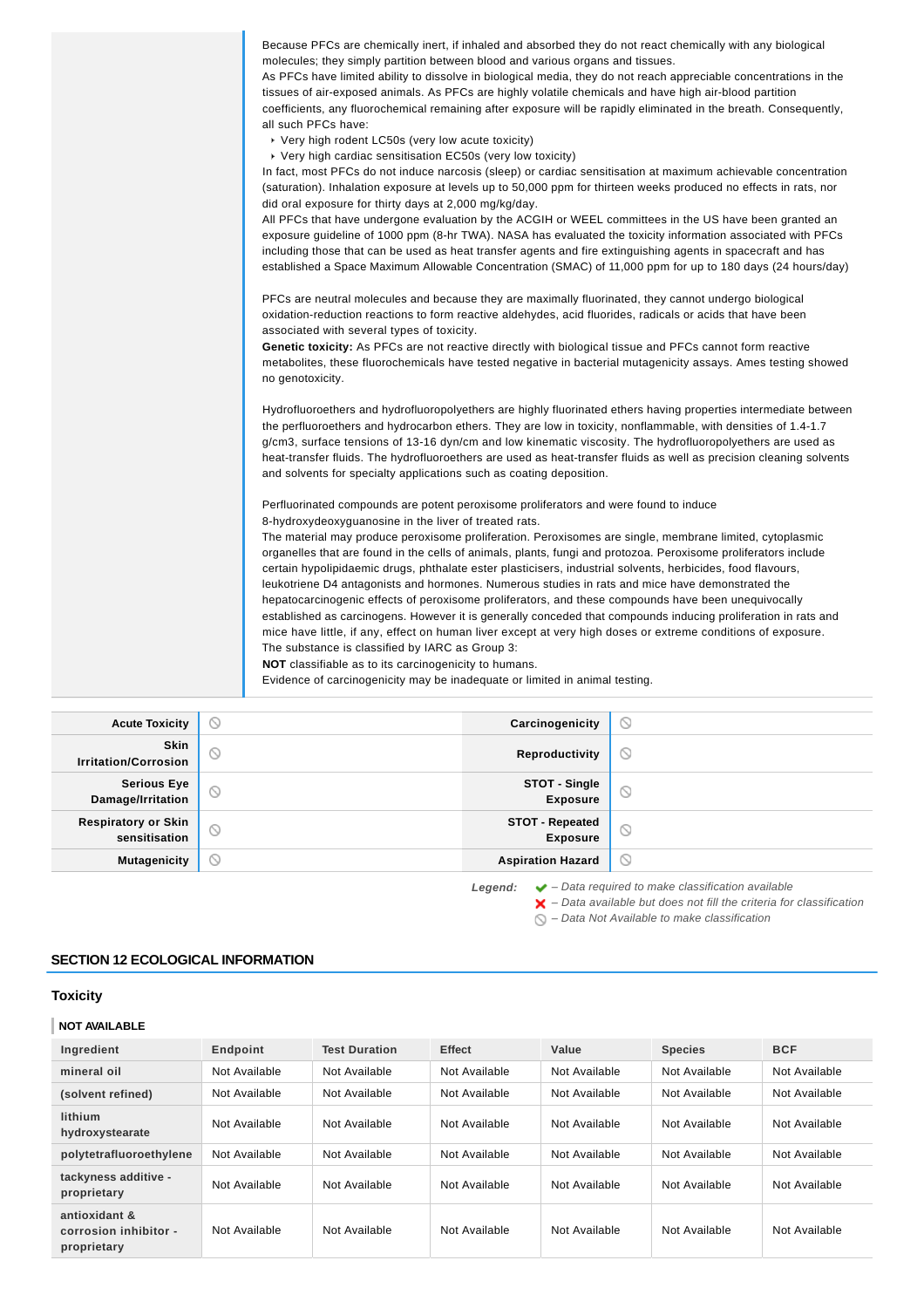| sulfurised oil                                               | Not Available | Not Available | Not Available | Not Available | Not Available | Not Available |
|--------------------------------------------------------------|---------------|---------------|---------------|---------------|---------------|---------------|
| demulsifier -<br>proprietary                                 | Not Available | Not Available | Not Available | Not Available | Not Available | Not Available |
| dye - red                                                    | Not Available | Not Available | Not Available | Not Available | Not Available | Not Available |
| <b>NOTE: Manufacturer</b><br>has supplied full<br>ingredient | Not Available | Not Available | Not Available | Not Available | Not Available | Not Available |
| information to allow<br><b>CHEMWATCH</b><br>assessment.      | Not Available | Not Available | Not Available | Not Available | Not Available | Not Available |

For polytetrafluoroethylene (PTFE) and other related polyfluorinated polymers:

Ecotoxicity is expected to be low based on the near zero water solubility of the polymer. Material is considered inert and is not expected to e biodegradable or toxic.

For lithium (anion):

### **Environmental fate:**

Experiments with experimental animals have shown that lithium can have reprotoxic effects, and increasing consumption might therefore result in adverse effects on health and environment. Lithium has significant bioavailability only when administered as a partially soluble salt such as lithium carbonate. Lithium is not a dietary mineral for plants but it does stimulate plant growth.

#### **Ecotoxicity:**

Fish LC50 (28, 35 days) rainbow trout 9.28, 1.4 mg/l (salt)

Fish LC50 (96 h): fathead minnow 42 mg/l; NOEC 13 mg/l (salt)

Daphnia magna EC50 (48 h): 24 mg/l; NOEC 11 mg/l

Lithium is not expected to bioaccumulate in mammals and its human and environmental toxicity are low. Lithium does accumulate in several species of fish, molluscs and crustaceans where it stored in the digestive tract and exoskeleton

Methanogenesis of granular anaerobic sludge (initial COD 5750 mg/l O2, pH 7.2) was stimulated at lithium ion concentration 10-20 mg/l, slightly inhibited at lithium ion concentration 350 mg/l and seriously inhibited at lithium ion concentration > 500 mg/l.

Microinjection of lithium chloride into prospective ventral blastomeres of a 32-cell Xenopus larvis embryo gives rise to duplication of dorsoanterior structures such as the notochord, neural tube and eyes.

**DO NOT** discharge into sewer or waterways.

### **Persistence and degradability**

| Ingredient              | Persistence: Water/Soil | sistence: Air |
|-------------------------|-------------------------|---------------|
| polytetrafluoroethylene | <b>HIGH</b>             | <b>HIGH</b>   |

### **Bioaccumulative potential**

| Ingredient              | <b>Bioaccumulation</b>        |
|-------------------------|-------------------------------|
| polytetrafluoroethylene | $\vert$ LOW (LogKOW = 1.2142) |

### **Mobility in soil**

| Ingredient              | <b>Mobility</b>           |
|-------------------------|---------------------------|
| polytetrafluoroethylene | $\vert$ LOW (KOC = 106.8) |

# **SECTION 13 DISPOSAL CONSIDERATIONS**

#### **Waste treatment methods**

|                            | ► Recycle wherever possible or consult manufacturer for recycling options. |  |  |
|----------------------------|----------------------------------------------------------------------------|--|--|
| <b>Product / Packaging</b> | • Consult State Land Waste Authority for disposal.                         |  |  |
| disposal                   | ► Bury or incinerate residue at an approved site.                          |  |  |
|                            | ► Recycle containers if possible, or dispose of in an authorised landfill. |  |  |
|                            |                                                                            |  |  |

### **SECTION 14 TRANSPORT INFORMATION**

#### **Labels Required**

| Morin. | <b>NO</b>                            |
|--------|--------------------------------------|
|        | /\pplicable<br>N <sub>IO</sub><br>٦v |

### **Land transport (ADG): NOT REGULATED FOR TRANSPORT OF DANGEROUS GOODS**

### **Air transport (ICAO-IATA / DGR): NOT REGULATED FOR TRANSPORT OF DANGEROUS GOODS**

### **Sea transport (IMDG-Code / GGVSee): NOT REGULATED FOR TRANSPORT OF DANGEROUS GOODS**

### **SECTION 15 REGULATORY INFORMATION**

### **Safety, health and environmental regulations / legislation specific for the substance or mixture**

**MINERAL OIL(NOT AVAIL.) IS FOUND ON THE FOLLOWING REGULATORY LISTS**